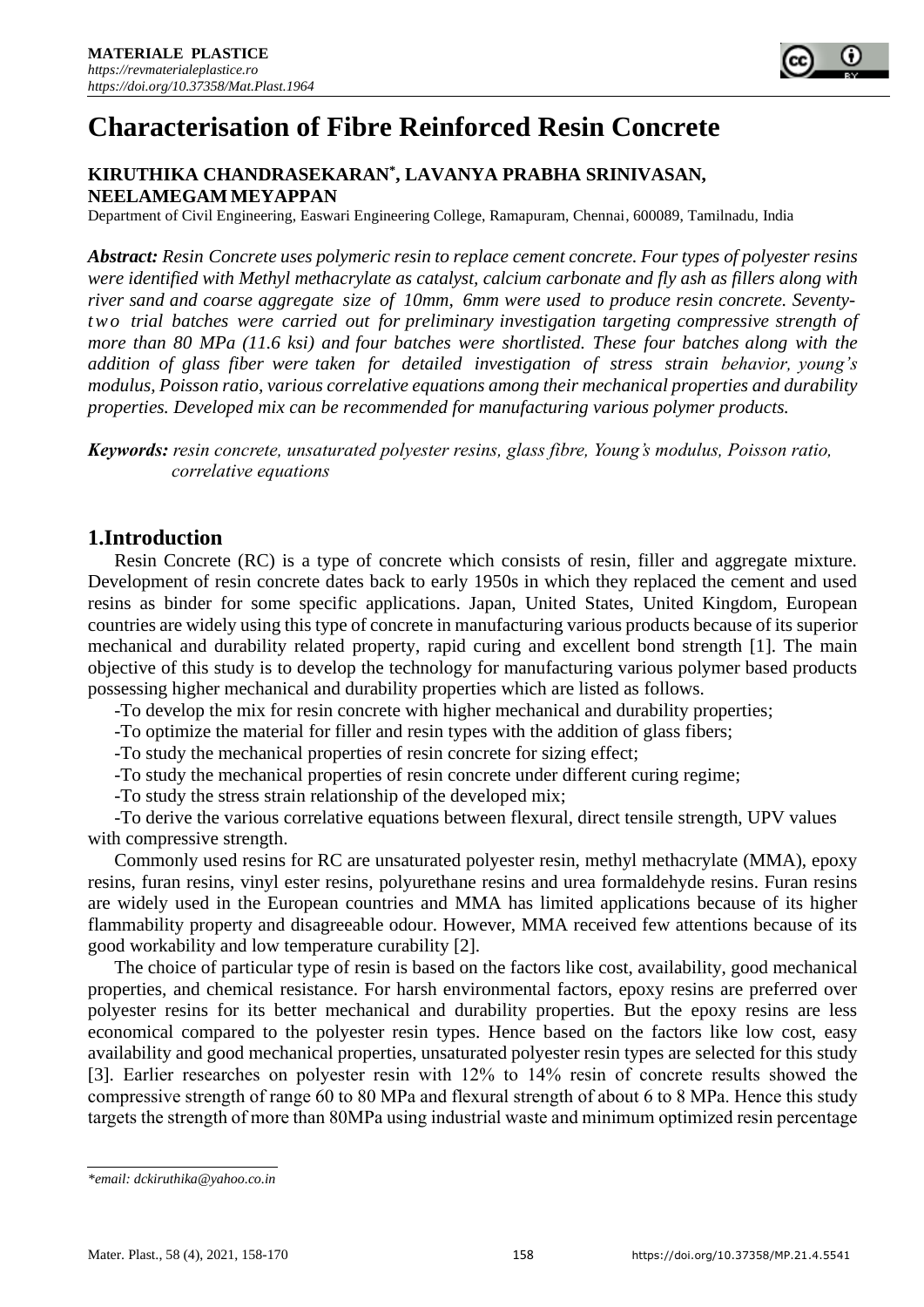

to obtain high performance concrete with higher mechanical and durability properties.

Other ingredients of RC consists of fillers and aggregate mixture. Two different fillers such as calcium carbonate and fly ash were used as fillers. Generally, 75 to 80% volume of the RC are occupied by aggregate and fillers. Aggregates are added in two different groups such as fine aggregate and coarse aggregate.

The properties of RCs are based on the conditions of preparation. Binder content, aggregate particle size, types and content of micro fillers and curing conditions have great impact on properties of RC. By taking all these factors, resin concrete is firstly optimized for the mix proportion for each ingredient to get the high compressive strength of more than 80MPa (11.6 ksi) and later detailed investigation on mechanical properties, durability properties, study of correlation among the mechanical properties are studied for the optimized mix and material.

## **1.1. Research significance**

-Environmental aspects: Resin concrete completely avoids the usage of cement and water as binder thereby avoiding the  $CO<sub>2</sub>$  emissions from cement manufacturing industries.

-Scientific importance: The developed resin concrete can produce greater compressive strength, resistant against corrosion.

-Industrial importance: The low [permeability,](https://en.wikipedia.org/wiki/Permeability_(earth_sciences)) chemical resistance of resin concrete allows it to be used in Swimming pools, Sewer structure applications, Chemical storage tanks and pipes.

-Social importance: Resin concrete is of zero scrap value, low maintenance and repair cost.

## **2. Materials and methods**

## **2.1. Materials**

#### **2.1.1. Resins**

Resins can be available as monomer and pre-polymer. In this study, monomer is used. It is converted into polymer by the process called polymerization by addition of initiator such as catalyst and accelerator to the liquid resin. Unsaturated polyester resins such as isophthalic resin (I), orthophthalic resin (O), combination of isophthalic resin with 10% methyl methacrylate (IM) and combination of O with 10% IM were taken. Dicorboxylic acids and dihydroxy alcohols on polycondensation process forms polyesters. I and O resins are formed from phtalic acids of different diacids. Various binder properties of 4 different types of resins are shown in Table 1. Viscosity at 25°C, cps Brookfield Viscometer LV DV +Pro Spindle 63, rpm 60 for all the resin types varies from 300 - 400, Shelf life at 25°C for all the resin types are three months. Appearance of I type resin is straw yellowish clear liquid, O type resin is clear to pale yellowish liquid whereas IM and OM show pale yellowish clear liquid.

|                                          |             | - -          |              |                |
|------------------------------------------|-------------|--------------|--------------|----------------|
| <b>TYPE</b>                              |             | IM           |              | <b>OM</b>      |
| Specific gravity at $25^{\circ}$ C gm/mL | 1.1 to 1.12 | 1.10 to 1.12 | 1.11 to 1.12 | 1.11 to $1.12$ |
| Acid value, mg KOH/gm                    | 15 to 20    | 15 to 19     | 23 to 27     | 20 to 24       |
| Volatile content, %                      | 36 to 40    | 36 to 40     | 35 to 39     | 36 to 38       |
| Gel time at $25^{\circ}$ C, min*         | 15 to 20    | 15 to 20     | 10 to 20     | 20 to 30       |
| Peak exotherm $\mathrm{C}^{**}$          | 175 to 185  | 170 to 180   | 170 to 180   | 160 to 170     |

**Table 1.** Properties of different types of resin

## **2.1.2. Initiators**

Initiators initiate the crosslinking between polyester and styrene molecules and convert the liquid resin into rigid solid. Catalyst and accelerator used as initiators in this study are Methyl Ethyl Ketone Peroxide (MEKP) and Cobalt Octoate (CO), respectively. About initiators of about 0.5% to 2% should be used by weight of resin, depending upon the required ambient temperature and setting time. In this study, accelerator of 1% and 1.5% catalyst by weight of resin is used. Thorough mixing of resin with initiators is suggested for optimum result and they should never be stored together or mixed as they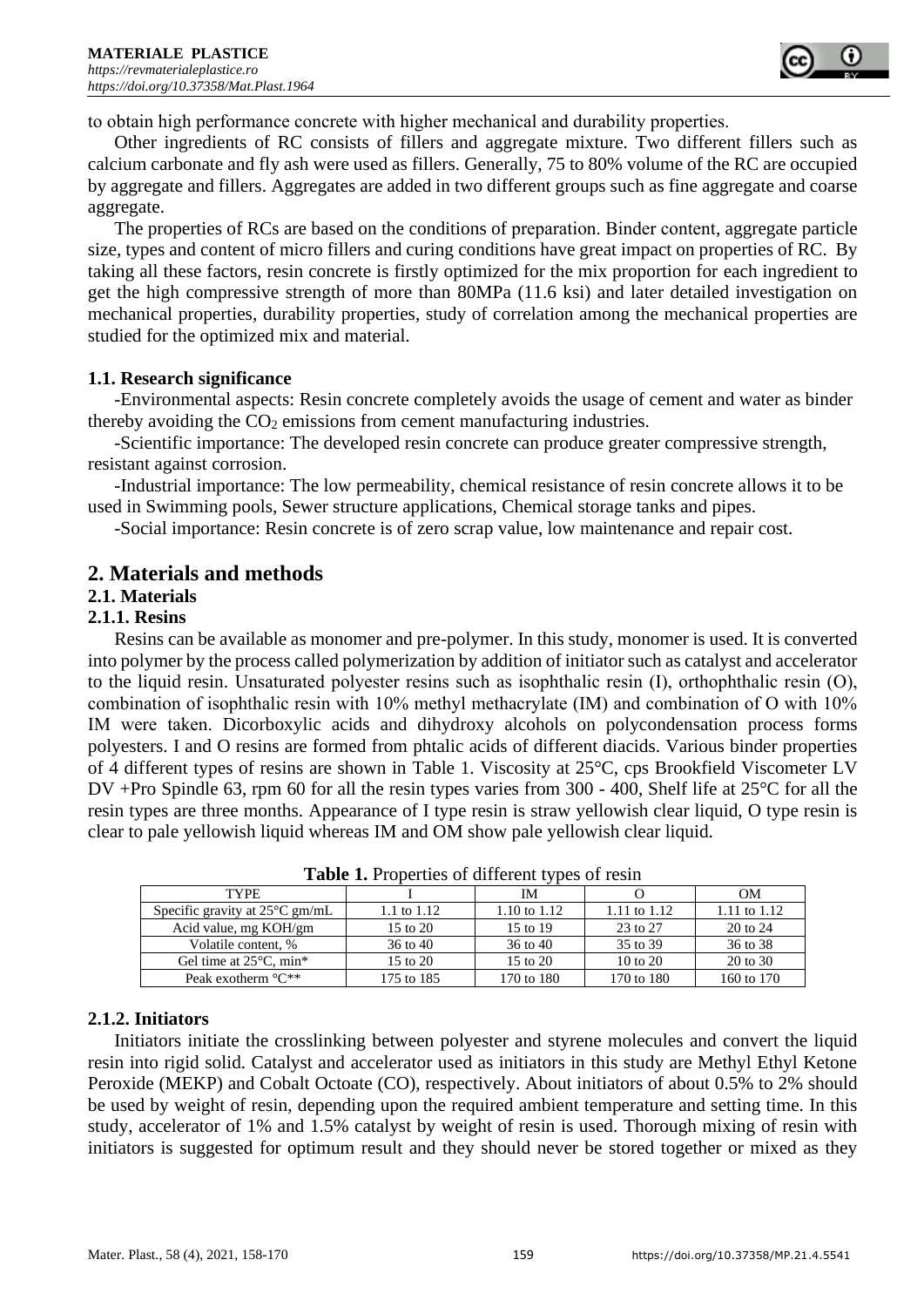

would cause instant explosion. Hence, tightly closed containers preferably in atmosphere below 30°C in moisture free areas and kept away from direct sunlight, heat radiation and fire should be used.

## **2.1.3. Fillers**

Two different fillers such as calcium carbonate and fly ash are used as fillers in this study. Fillers are generally added to fill the pores in between the fine and coarse aggregate and to avoid the voids. Filler percentage of 12 % to 15% by weight of concrete is used in most of the studies to get the optmised mix proportion. Hence filler percentage of 15% by weigh of concrete is used in this study [4]. Filler are usually less than 150 micron particles size. Calcium carbonate is widely used mineral fillers in the plastics industry and its use in rigid packaging has increased now a days. Another filler used is a [coal](https://en.wikipedia.org/wiki/Coal_combustion_product)  [combustion product](https://en.wikipedia.org/wiki/Coal_combustion_product) that is composed of the fine particles of burned fuel that are driven out of coalfired [boilers](https://en.wikipedia.org/wiki/Boiler) together with the [flue gases](https://en.wikipedia.org/wiki/Flue_gas) called fly ash. Bottom Ash that falls to the bottom of the firebox is used. The properties of calcium carbonate and fly ash as per the ASTM C 618 standards [5] are given in Table 2. These two types of fillers will greatly help in saving the energy and effectively using the industrial waste material so that it reduces the cost of resin concrete.

| $\frac{1}{2}$ and $\frac{1}{2}$ is a report from the response to $\frac{1}{2}$ |                   |         |  |  |
|--------------------------------------------------------------------------------|-------------------|---------|--|--|
|                                                                                | Calcium carbonate | Fly ash |  |  |
|                                                                                |                   | type F  |  |  |
| $SiO2$ , %                                                                     | 0.7               | 62.5    |  |  |
| $Al_2O_3$ , %                                                                  | 0.04              | 23.83   |  |  |
| CaO, %                                                                         | 98                | 1.68    |  |  |
| MgO, %                                                                         | 0.68              | 0.61    |  |  |
| K <sub>2</sub> O, %                                                            |                   | 1.80    |  |  |
| MnO, %                                                                         |                   | 0.055   |  |  |
| $P_2O_5$ , %                                                                   |                   | 0.91    |  |  |
| $TiO2$ , %                                                                     |                   | 1.71    |  |  |
| Na <sub>2</sub> O, %                                                           | 0.16              |         |  |  |
| $Fe2O3$ , %                                                                    | 0.04              | 6.28    |  |  |
| $SO3$ %                                                                        |                   | 5       |  |  |

**Table 2.** Properties of fillers used

**– =** not measured items.

## **2.1.4. Aggregate mix**

The fine aggregate passing through 2.36 mm sieve and coarse aggregate sizes of aggregates passing through 10mm and passing through 6.7mm sieve and retained on 300 mm are used for all the trial batches. These samples are kept in hot air oven at  $100^{\circ}C \pm 5^{\circ}C$  in order to remove any moist present in the aggregate. Moist sample will have huge impact in polymerization and it affects the strength of the concrete and hence maximum water content should be limited to 0.1% [6]. Hence these samples are oven dried for about four hours and cooled down to room temperature before use. These dried samples are taken and tried with various mix proportions of different sizes to calculate packing density of that material. After various trials batches showing dry packing density between 0.4 to 0.65 on aggregate mix, dry packing density of 0.55 are taken as optimized mix proportion for aggregates to reduce the maximum voids in the aggregate mix so that it leads to good compaction, increasing the strength of the concrete.

## **2.1.5. Fibers**

There are different types of fibers such as glass, carbon, steel, polypropylene fibres etc are available in the market. Glass fibers are generally used to produce the fiber reinforced resin concrete to enhance the flexural properties of resin concrete. Albeit, glass fibre strength properties shown in Table 3 are somewhat lower than carbon fibre, it is less stiff, the material is typically far less brittle, and the raw materials are much less expensive. Its bulk strength and weight properties are also very favorable and it can be easily blended during mixing. 0 to 6% variations were carried out in different researches to obtain higher flexural properties [1]. In this study, 0.5% glass fibers of 25mm length of total volume of resin concrete are used.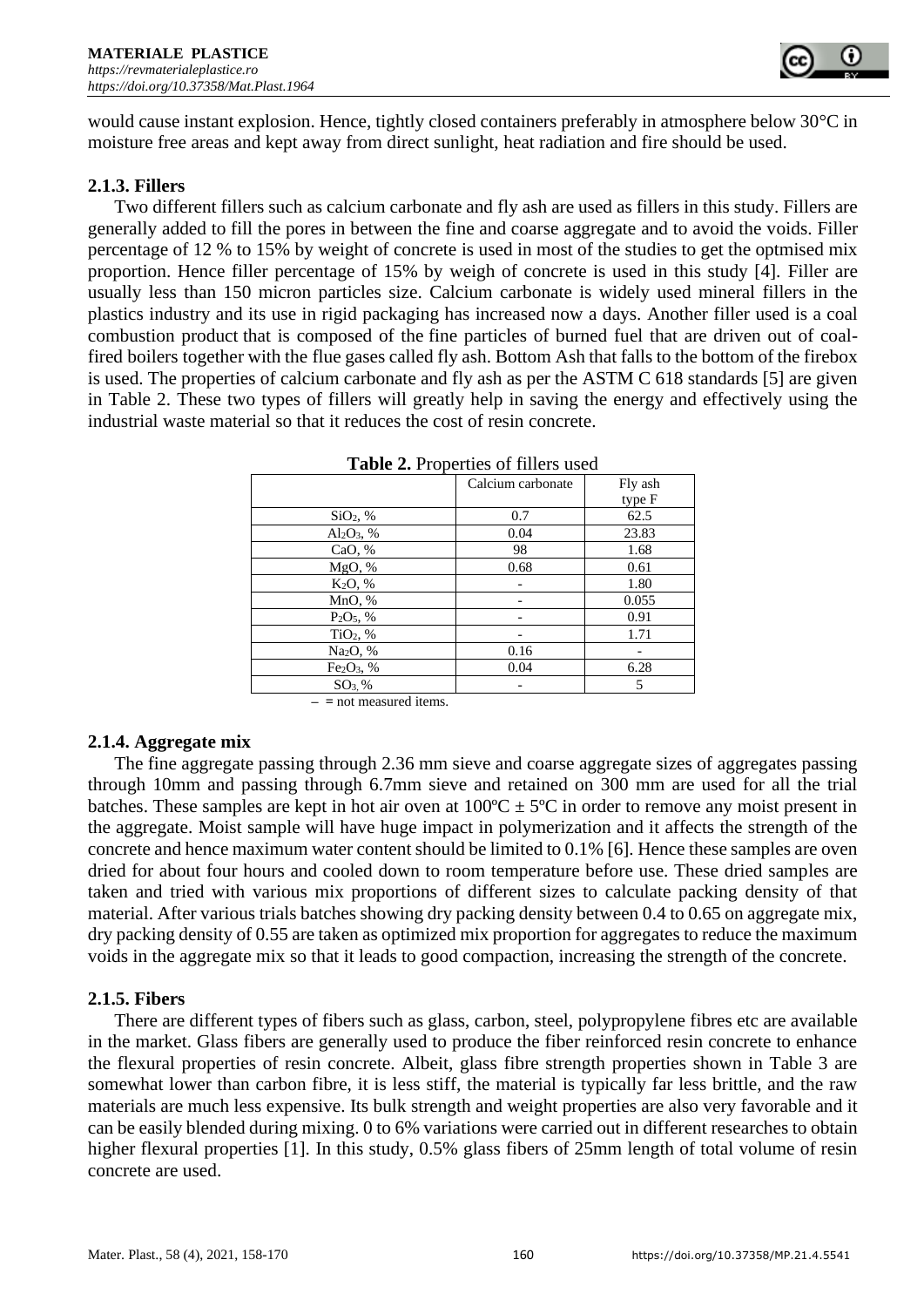| Glass fiber             | Fiber property |  |  |  |
|-------------------------|----------------|--|--|--|
| Length $(mm)$           | 25             |  |  |  |
| Density                 | 2.5            |  |  |  |
| Young's modulus (GPa)   | 70             |  |  |  |
| Tensile strength (MPa)  | 2000 - 3500    |  |  |  |
| Elongation at break (%) | 25             |  |  |  |
|                         |                |  |  |  |

**Table 3.** Properties of fiber used

#### **2.2. Methodology**

#### **2.2.1. Sample preparation**

Samples are prepared by casting 40mm x 40mm x 40mm cubes (1.57inch x 1.57inch x 1.57inch) for various trial batches and tested for preliminary compressive strength. As per the guidelines, more three times the maximum size of aggregate is sufficient for testing [7, 8]. Since the maximum size of aggregate used is 10mm, 40 mm cube sizes which is greater than 30mm are much satisfactory for initial investigation and later on it was checked with 70mm cube sizes for sizing effect since fiber of 25mm length was added to the optimised mix. For each trial, three identical cube samples of size 40mm (1.57 inch) were cast and tested for compressive strength. Thus for four types of resins, totally seventy two trial batches and two hundred and sixteen cubes were cast and tested.

This developed mix is then used for casting 70mm cubes (2.76 inch) to study the sizing effect compared with 40mm  $(1.57 \text{ inch})$  cubes, beam of size 40mm x 40mm x 160mm  $(1.57 \text{ inch} \times 1.57 \text{ inch} \times$ 6.3 inch), cylinders of size 100mm (3.94 inch) diameter and 200mm (7.87 inch) height for detailed investigation on mechanical properties of resin concrete. 40mm cubes (1.57 inch) were used in the study of durability properties of concrete.

#### **2.2.2. Optimisation of mix**

All the ingredients should be optimized to get the high- performance resin concrete. Resin percentage optimized in the literature was about 10 to 14% by weight of total material for various type of unsaturated polyester resin concrete. These were taken as reference for trial batches for all types of resin and cubes of size 40 mm x 40mm x 40mm (1.57inch x 1.57inch x 1.57inch) are cast. These trial batches were targeted for obtaining high compressive strength of more than 80 MPa (11.6 ksi). For each type of resin, trial batches such as 10%, 12%, 14% resin content as binder, calcium carbonate and fly ash as fillers of 15%, aggregate sizes of 6mm and 10mm were taken for initial study on mechanical properties to obtain the desired strength. The initiators percentage used are 1.5% MEKP as catalyst and 1% cobalt octoate as accelerator by weight of resin content under normal room temperature. 72 trial batches were cast with each batch consists of 3 samples and the samples were allowed for air curing for a period of about 7 days and tested for compressive strength since compressive strength remains constant after 7 days [3,6]. Preliminary test results for optimizing the mix shows that, 1) on varying the resin percentage for all the 4 types, 10% resin is insufficient and workability is less. For 14%, the resin content is high and it decreases the compressive strength in all the cases shown in Figure 1 Thus, 12 % of resin is optimized for all the resin types, 2) 10mm aggregate batches dominates the results compared to 6mm aggregates and aggregate size of 10mm, 3) Descending order of 4 different types of resins based on the preliminary compressive test are as follows.  $O \rightarrow I \rightarrow OM \rightarrow IM$  shown in Figure 1 and optimized mix is shown in Figure 2.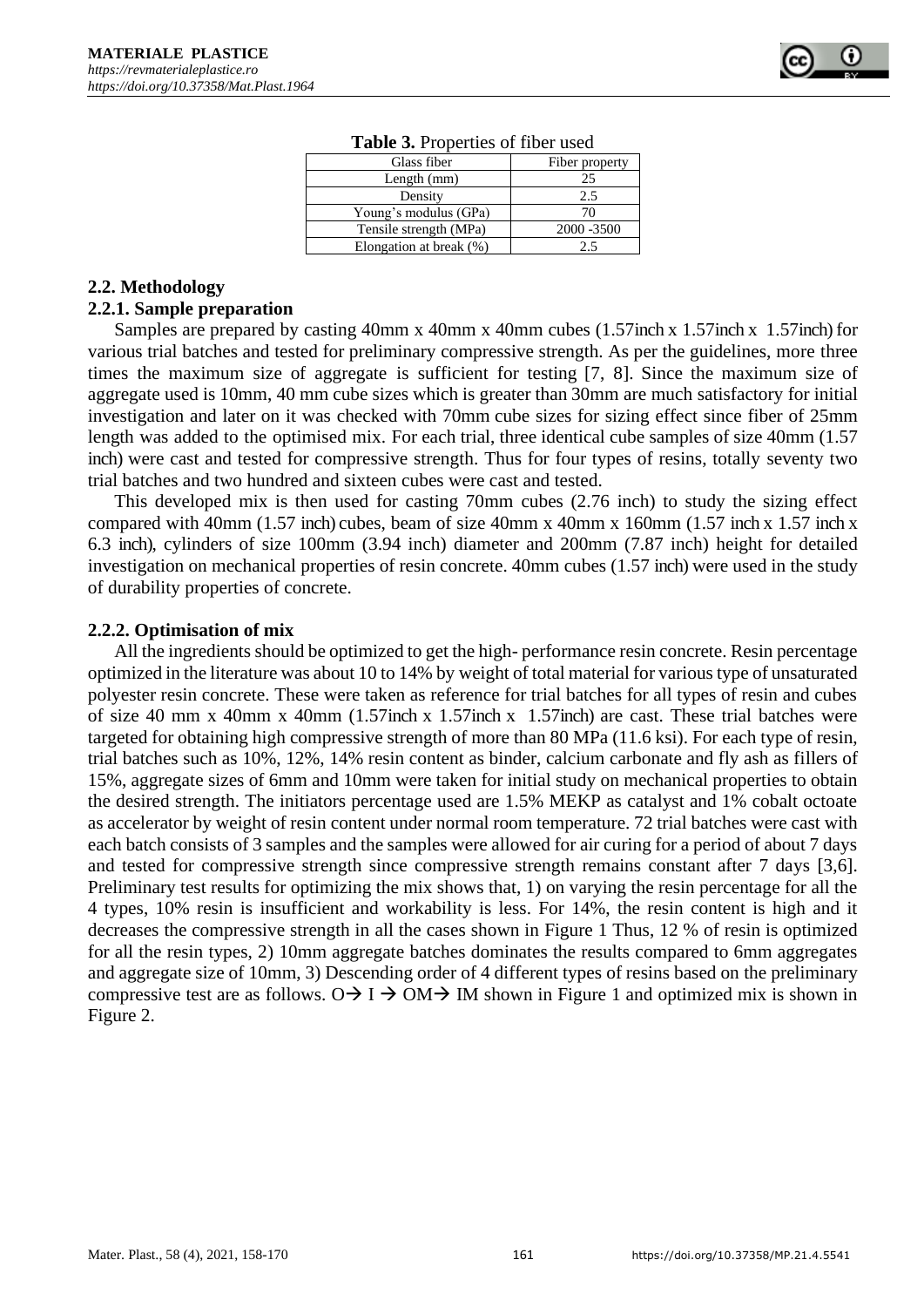

**Figure** 1. Compressive strength of various types of **Figure 2.** Optimized mix resins in 7 days (MPa)



## **2.2.3. Optimization of materials**

From the preliminary study results, only two resin types I and O are chosen for further investigations. Out of these seventy two trial batches, only four batches were selected for detailed study of mechanical properties such as compressive strength, flexural strength and Split tensile strength to optimize the ingredient such as resin type and filler type. RC can also be reinforced with glass fibres of 25mm length to develop a FRRC (Fibre Reinforced Resin Concrete) to increase the mechanical properties, energy absorption capacity and impact resistance. With the addition of glass fiber, factors such as sizing effect, curing under different regime were also studied for these 8 batches. The sample nomenclature are as follows.

Sample Nomenclature:

- I- Isophthalic resin
- O- Orthophthalic resin
- C- Calcium carbonate without fibres
- F- Fly ash without fibres
- CF- calcium carbonate with glass fibres
- FF- Fly ash with glass fibres

# **3. Results and discussions**

## **3.1. Mechanical properties of selected mix**

## **3.1.1. Compressive Strength**

Three identical specimens of type 40mm x 40mm x 40mm (1.57inch x 1.57inch x 1.57inch) cube were cast and tested to evaluate the preliminary compressive strength of each type of mixtures. To study the sizing effect on compressive strength, samples of 70mm cubes, were casted and tested (Figure 3,4). I and O type resins as binder are investigated with sizing effect such as action of 70mm cubes compared with 40mm (1.57inch) cubes under different curing regime such as the samples are cured at normal room temperature and at oven in 80ºC for 8 h. These batches were again experimented with the addition of glass fibers to produce FRRC.

The experimental results of compressive strength for I and O type resins with and without fibers are shown in Figure 5 for calcium carbonate samples and Figure 6 shows the experimental results of compressive strength for I and O type resins with and without fibers for fly ash samples.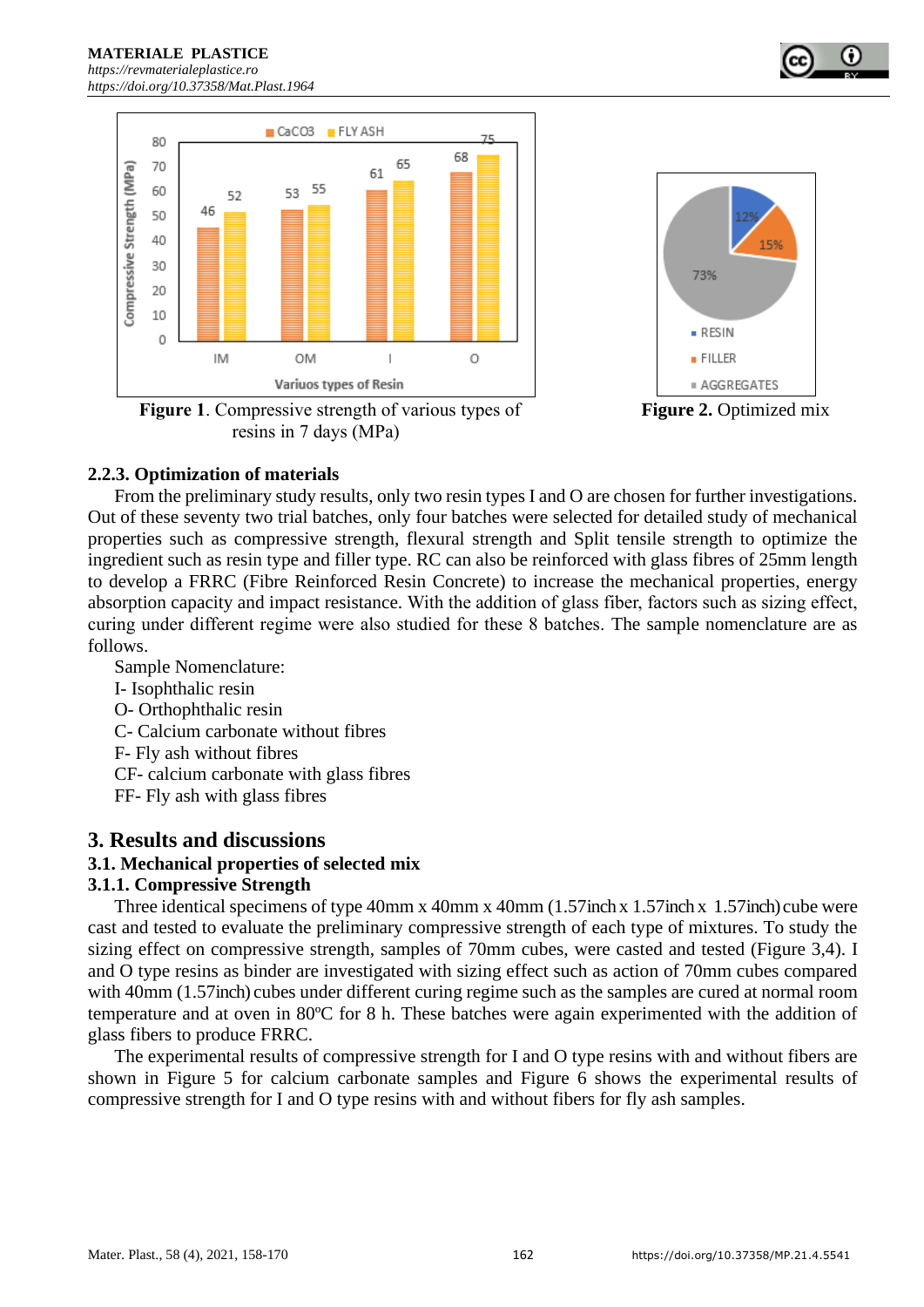



 **Figure 3.**70mm Cubes with and without **Figure 4.** Testing Sample in UTM fibers for I and O type resins







**Figure 5.** Compressive Strength of CaCO<sub>3</sub> samples at 7 days

**Figure 6.** Compressive strength of fly ash samples at 7 days

## **3.1.2. Flexural strength**

The beam specimen of size 40mm x 40mm x 160 mm (1.57inch x 1.57inch x 6.3inch) are tested under flexure using four-point loading method (Figure 7) using Universal testing machine for all the calcium carbonate and fly ash samples with and without fibers. Loads were applied 40mm (1.57 inch) from support on both sides at top of the specimen. Load (P) is gradually applied on the specimen until the specimen got failure and the flexural strength determined is shown in Figure 8. The test results showed increased strength with the addition of fibers than the beams without fibres. In both resin types, fly ash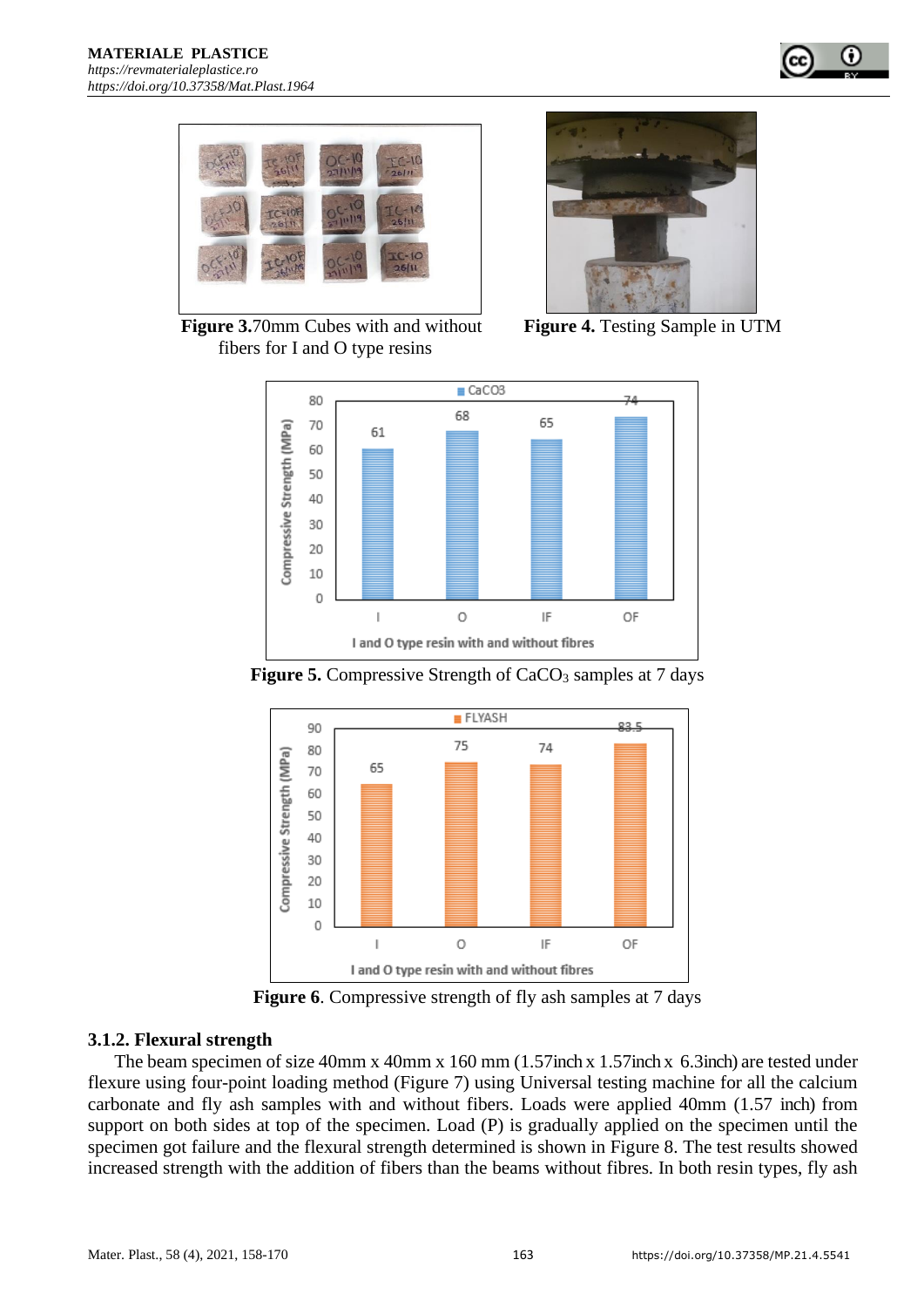

shows increased strength than calcium carbonate samples. Also, O type resin shows a high flexural strength than that of I type resin.





**Figure 7.** Test set up for flexure under 4 point static load (All dimensions are in mm)  $1 \text{ mm} = 0.039$  inches



**Figure 8.** Average flexural strength of I and O type resins with and without fiber at  $7 \text{ days } (CaCO<sub>3</sub> \text{ and fly ash samples})$ 

## **3.1.3. Spilt tensile strength**

Cylindrical specimens of size 100mm (3.94 inch) diameter and 200mm (7.87 inch) height were cast with and without glass fibres for both type of resins and tested for tensile strength. The obtained results showed similar kind of tensile strength with the addition of glass fibers of fly ash samples for both type of resins. Test results are shown in Figure 9.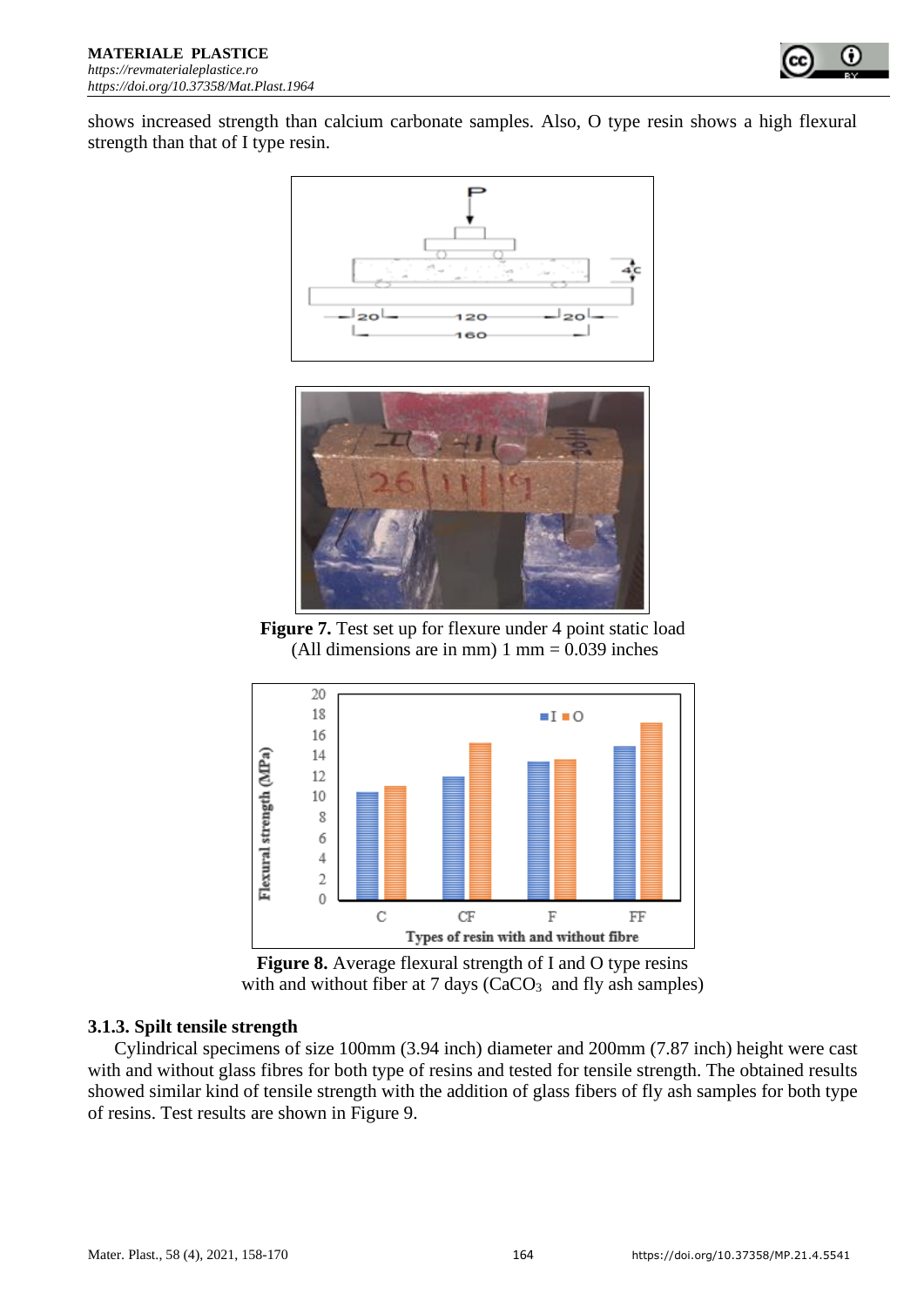





## **3.2. Durability properties**

## **3.2.1. Water Absorption test**

Water Absorption test is carried out to determine the durability or performance of resin concrete. Penetration of water due to capillary rise or due to the exterior surfaces exposed to aggressive environment will result in the reduction of strength and it highly affects the durability properties of concrete. The test is carried out as per ASTM D570 [9] in the hardened resin concrete as shown in Figure 10. Percentage of water absorption was calculated using this method and the results were found to be almost NIL which means that the concrete is impermeable and the resin works well as binder in RC.



**Figure 10**. 40mm cubes immersed in water

## **3.2.2. Acid tests**

Samples are subjected to acids to determine the performance of concrete under aggressive environment. Experimental investigation of the resin concrete of samples size 40mm x 40mm x 40mm (1.57inch x 1.57inch x 1.57inch) were studied. Two different types of dilute nitric acid and sulphuric acid were taken for this experimental study and the samples are immersed in 5% dilute nitric acid (Figure 11) and 5% dilute sulphuric acids (Figure 12). As a result, the normal cement concrete is completely disintegrated with 2 to 5% dilute of nitric and sulphuric acids and the committee recommends the coating of polymer mortar on the top surface to prevent the disintegration of concrete under various aggressive acids [10].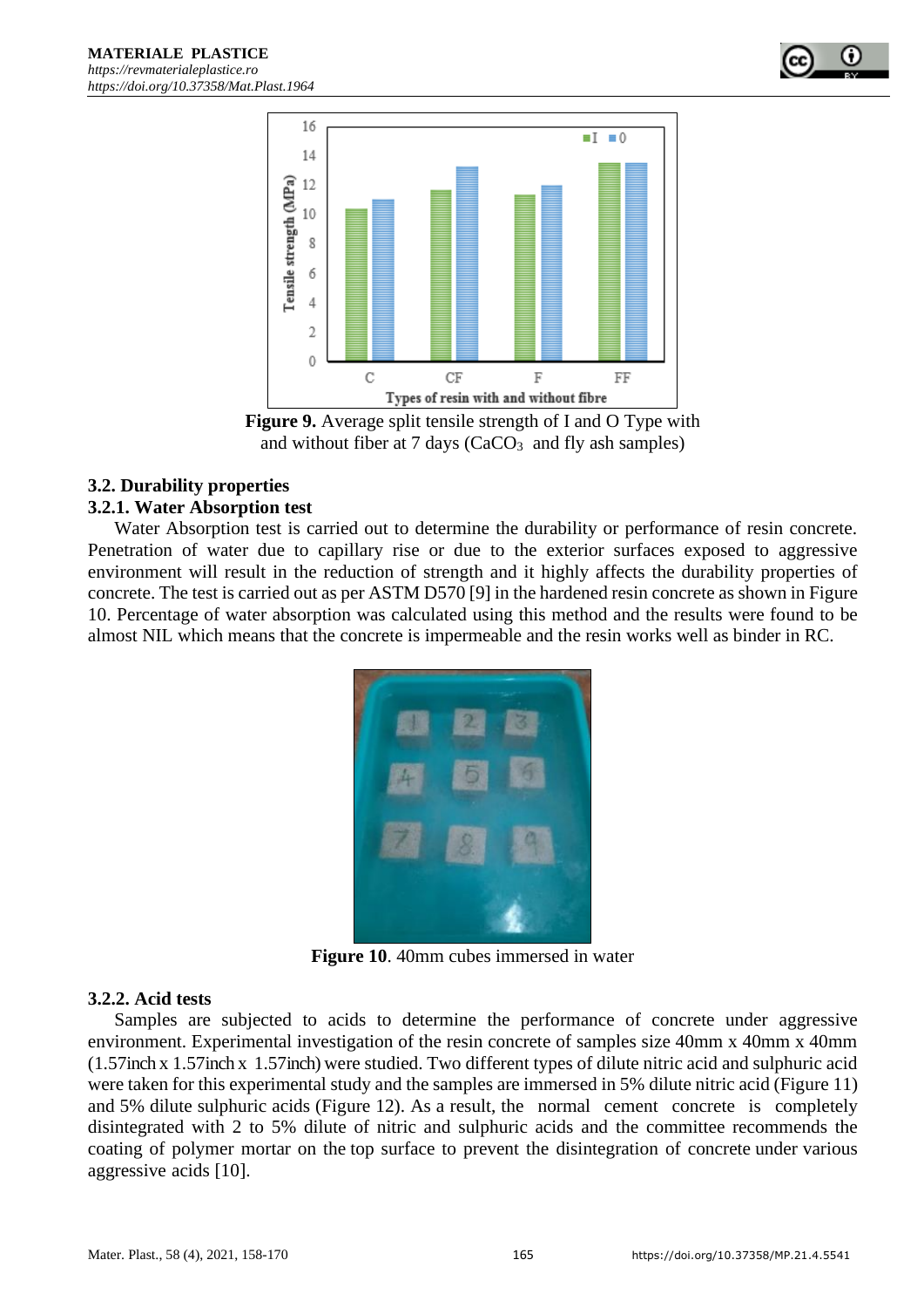

Under this test, RC dry weight is noted and is immersed with these two types of acids and observations are made on weekly basis for the colour changes.

The samples are washed in water after removing from acids and allowed to dry. It is then tested for compressive strength. Weight of the sample and its corresponding compressive strength were recorded. The results showed that no colour change found, no loss in weight, 7 -7 % reduction in strength at 28 days for nitric acid samples and slight colour change found at 28 days, 1 to 2% loss in weight, 5 to 10% reduction in strength at 28 days for sulphuric acid samples. There is no deterioration of concrete is found in both the acid samples.





 **Figure 11**. 40mm cubes immersed **Figure 12**. 40mm cubes immersed in 5% dil. Nitric acid in 5% dil. Sulphuric acid

# **3.3. Analytical investigation**

# **3.3.1. Stress strain behaviour**

## **3.3.1.1. Static Young's Modulus for RC**

The results showed that fiber reinforced fly ash based O type resin exhibited improved mechanical properties than other shortlisted batches. Hence this finalized batch were taken for the study of typical stress strain behaviour, young's modulus, dynamic modulus, Poisson ratio, various correlations among their mechanical properties and durability properties. Stress strain behaviour for that batch and is shown in Figure 13.

Static young's modulus  $(E_s)$  value from the stress strain curve is found to be 4.42 GPa (641.07 ksi). Also the decrease in young's modulus shows the material is more elastic in nature and showed more strain value than the traditional concrete.



**Figure 13.** Typical stress strain behavior of O type fly ash based FRRC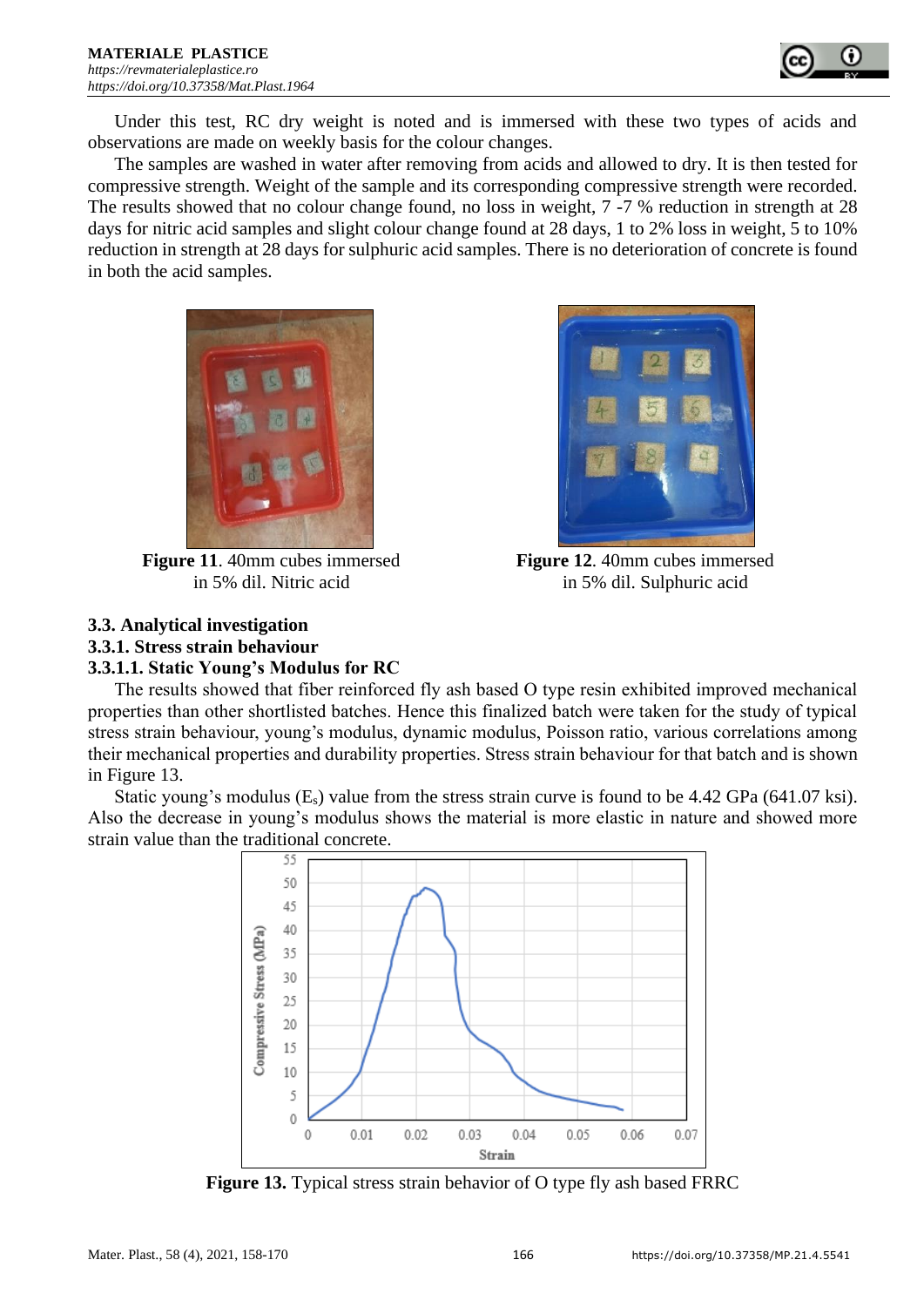

## **3.3.1.2. Dynamic Young's Modulus for RC**

The dynamic young's modulus is calculated using the Ultrasonic Pulse Velocity test as per IS 11311(1): 1992 [11]. UPV test is carried out to determine the homogeneity, presence of cracks, voids, quality of concrete. The main principle of accessing the concrete using this method is, larger velocities are obtained if the material is having good quality, homogeneity and uniform concrete. If there is a presence of crack or any voids, these pulses travel through the path and make the path longer by getting lower velocity values. The dynamic Young's modulus of elasticity  $(E_d)$  of the concrete may be determined from the pulse velocity  $(V)$  and the Poisson's ratio  $\mu$ , using the following relationship given in eq. (1)

$$
E_d = \frac{\rho(1+\mu)(1-2\mu)V^2}{(1-\mu)}
$$
 (1)

where:

 $E =$  dynamic young's modulus of elasticity in MPa, Density ( $\rho$ ) = 2250 in Kg/m<sup>3</sup>,  $\mu$  = 0.20 obtained from stress strain curve,

 $V =$  Pulse velocity in Km/s.

All the UPV values obtained are well within the range of 4000 to 4200 m/s and hence the concrete quality is good as per standards. Using the above equation the value of  $E_d$  is calculated as 35.7GPa (5177.85 ksi)

## **3.4. Correlative equations**

## **3.4.1. Relationship between compressive strength and UPV**

The relationship is obtained for the optimized resin type O between their compressive strength  $(f_{ck})$ and ultra sonic pulse velocity, V (UPV) values. UPV test method is used to predict the strength of the concrete and the concrete quality. The test is carried out with the optimized developed mix and using their compressive strength values, analytical relationship between them is derived (Figure 14). The linear correlation coefficient  $(R<sup>2</sup>)$  value is 0.948, which is close to 1. This indicates that the data is very close to the fitted regression line, and there is very little variability.

## **3.4.2. Relationship between compressive strength and flexural strength**

Analytical equation of relationship between compressive and flexural strength is arrived for that finalised mix and the  $\mathbb{R}^2$  value is 0.946, which is almost forming a straight line and close to 1 showing less variability (Figure 15). Using these equations, the flexural strength of the samples can be calculated if the compressive strength is known. Theoretical relation and analytical relation between the flexural strength  $(f_r)$  and compressive strength  $(f_c)$  are given in equation (2) and equation (3) respectively.

Theoretical relation:

$$
f_r = 1.72 f_c^{0.5} \text{ MPa}
$$
 (2)

Analytical relation:

$$
f_r = 9.4156 f_c^{0.5} - 69.847 MPa
$$
 (3)

 $R^2 = 0.946$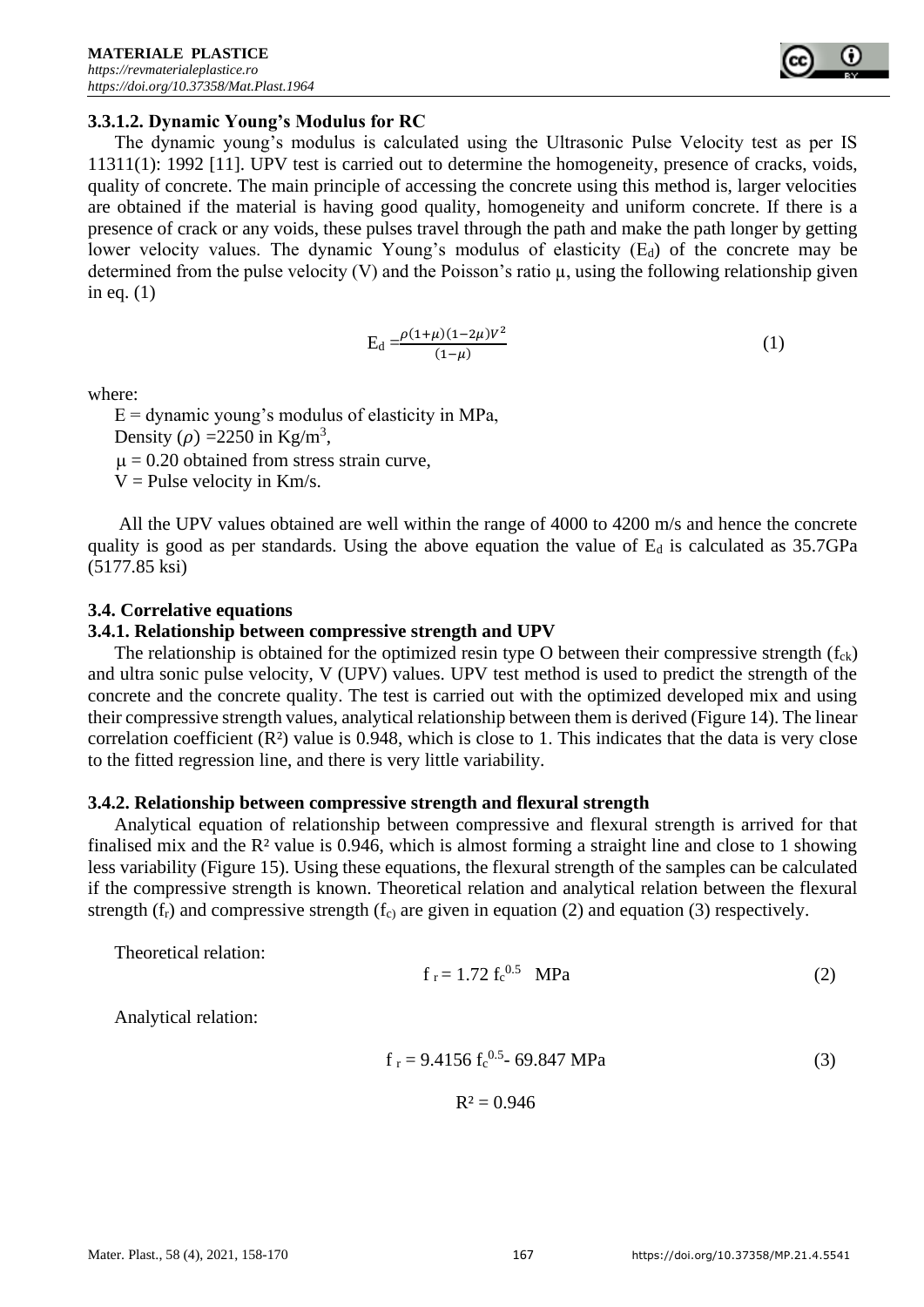





## **3.4.3. Relationship between compressive strength and split tensile strength**

Relationship between compressive strength and split tensile strength of the final optimised resin is derived by both means. Analytical equation is derived (Figure 16) from the graph values and mathematical expression for the same also been arrived. Using the below equations (4) and (5), value of tensile strength is known if the compressive strength is determined. Similar to other relationship equations, R² value is 0.9643 which is also equal to 1.

| Theoretical relation: |                                       |     |
|-----------------------|---------------------------------------|-----|
|                       | $f_t = 1.46 f_c^{0.5}$ MPa            | (4) |
| Analytical relation:  |                                       |     |
|                       | $f_t = 10.227 f_c^{0.5} - 81.045 MPa$ | (5) |
| $R^2 = 0.9643$        |                                       |     |

#### **3.4.4. Relationship between flexural strength and tensile strength**

Relationship between flexural strength and tensile strength of O type FRRC is shown in Figure 17. Theoretical expression for the same also been arrived shown in equation (6) states that the tensile strength is approximately 1.3 times higher than corresponding tensile strength sample. Similar to other relationship equations, R² value is 0.9292 which is also equal to 1 showing less variation.

Theoretical relation:

$$
f_r = 1.28f_t MPa \tag{6}
$$

Analytical relation:

$$
f_r = 1.1311 f_t - 6.0484 MPa \tag{7}
$$

$$
R^2=0.9292
$$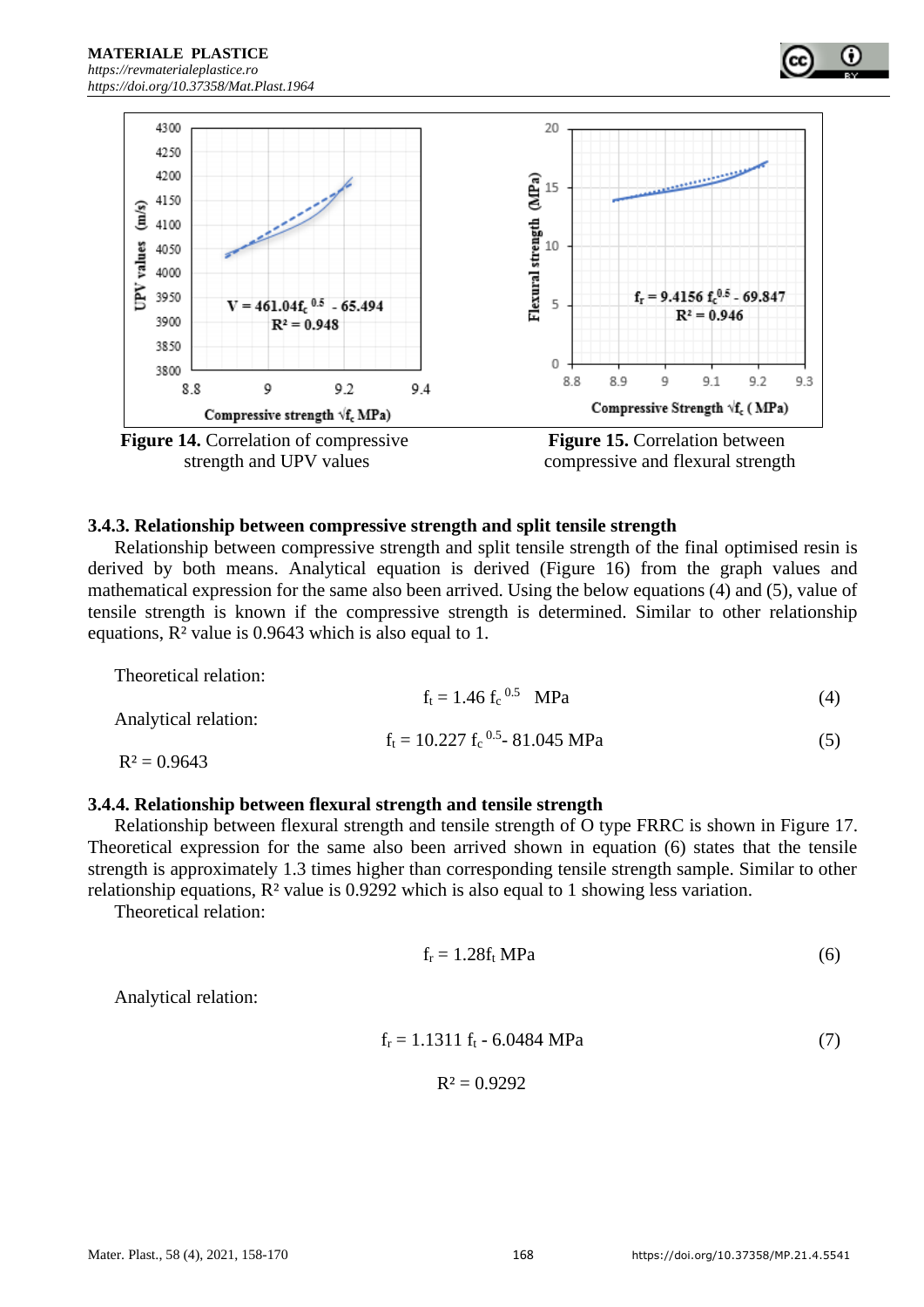

**Figure 16.** Correlation between split tensile **Figure 17.** Correlation between split tensile



and compressive strength and flexural strength and flexural strength

## **4. Conclusions**

The study was conducted to investigate the various mechanical and durability properties of concrete under various environmental conditions and to derive the correlative equations to show the relationship between compressive strength and ultrasonic pulse velocity values, compressive strength and flexural strength, compressive strength and split tensile strength, flexural strength and split tensile strength. Based on the extensive study of Resin Concrete, the following conclusions can be underlined.

-Technology for fiber reinforced Resin concrete is developed with various properties like high strength  $> 80$  MPa (11.6 ksi) and high durability properties;

-70mm (2.76 inch) VS 40mm (1.57 inch) cubes for the optimized mix and optimized materials showed slight increase in compressive strength of about 2 to 5 % for 70mm (2.76 inch) cubes compared to 40mm (1.57 inch) cubes in both resin types due to better compaction of cubes. Hence 40mm cubes are sufficient for study without fibers;

-Study of mechanical properties of optimised mix under different curing regime such as normal room temperature and samples cured at 80 degrees in oven for about 8 h shows increase in strength of about 4 to 7% of compressive strength for both types of resins;

-Albeit oven curing samples shows increase in strength, in order to cut down the cost of power supply which plays an additional cost during manufacturing process of various products using RC, normal room temperature is preferred than oven curing;

-Relation between analytical and theoretical equation relation between the flexural strength, direct tensile strength, UPV values with compressive strength for the final optimized mix and material was achieved.

-Study of durability properties on RC shows there is no water absorption and acid tests shows the permissible reduction of strength in both acids however there is no reduction in mass and no deterioration of concrete was found in both the acid types;

-Developed fiber reinforced resin concrete mix possess various mechanical properties such as high compressive strength of 80MPa (11.6 ksi), flexural strength of 17.25MPa (2.5 ksi) and Tensile strength of about 13.5MPa (1.96 ksi) and high durability properties;

-This developed mix can be recommended for manufacturing various products in different industries such as FRP pipes in chemical & petroleum plants, FRP covers, effluent storage tanks in Water treatment plants, power plant flooring tanks, swimming pools *etc*.

-Since the developed mix possess high mechanical properties and because of its nature of rapid curing of about within hours, this can be recommended for emergency mining jobs and repair works of bridges even without halting the traffic.